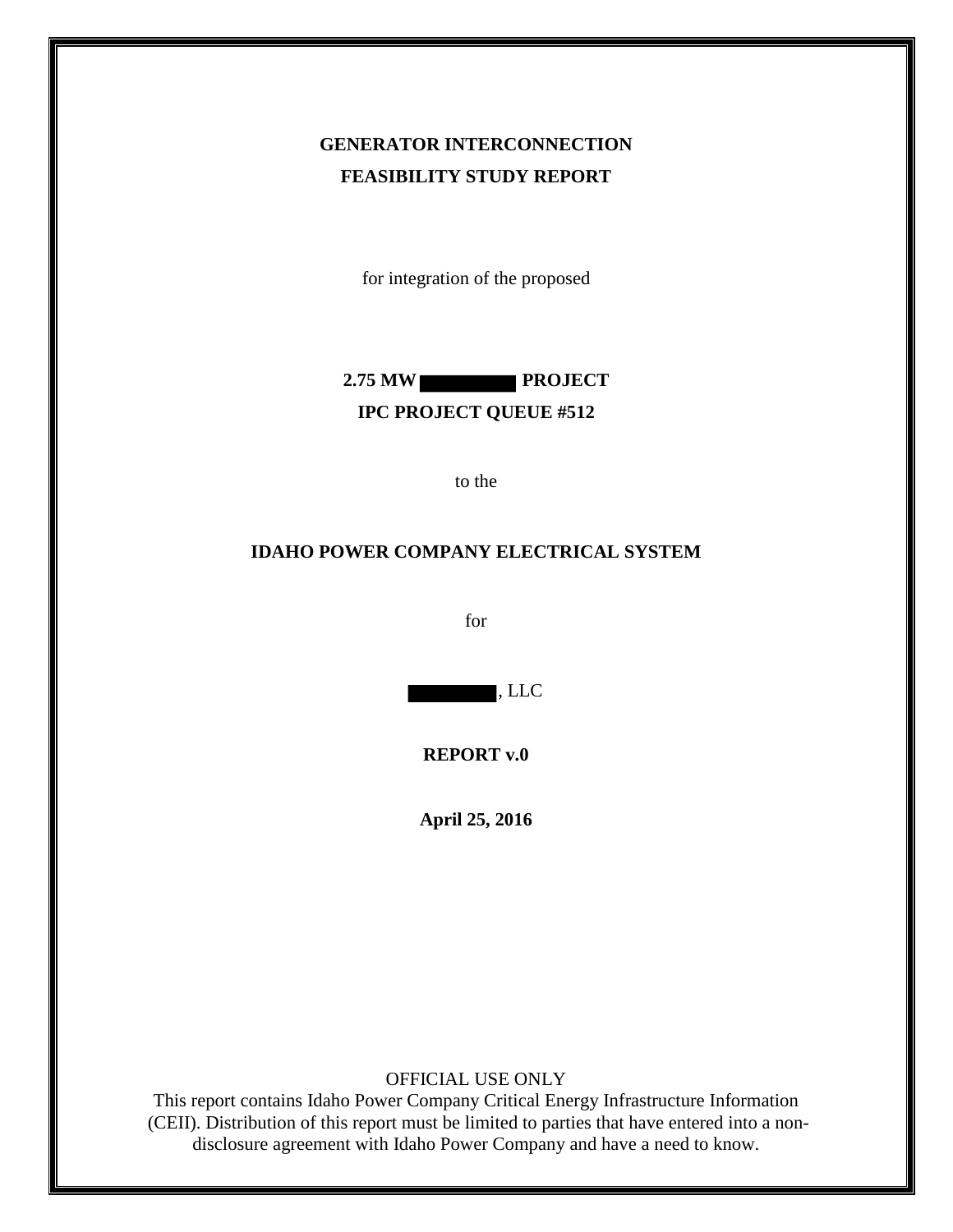# **Revision History**

| Date       | <b>Revision</b>   Initials |            | <b>Summary of Changes</b>                                             |
|------------|----------------------------|------------|-----------------------------------------------------------------------|
| 02/29/2016 |                            | <b>JNP</b> | $\overline{1}$ FeSR GI #512 – Issued for internal review and comment. |

2.75 MW Project Feasibility Study Report i

OFFICIAL USE ONLY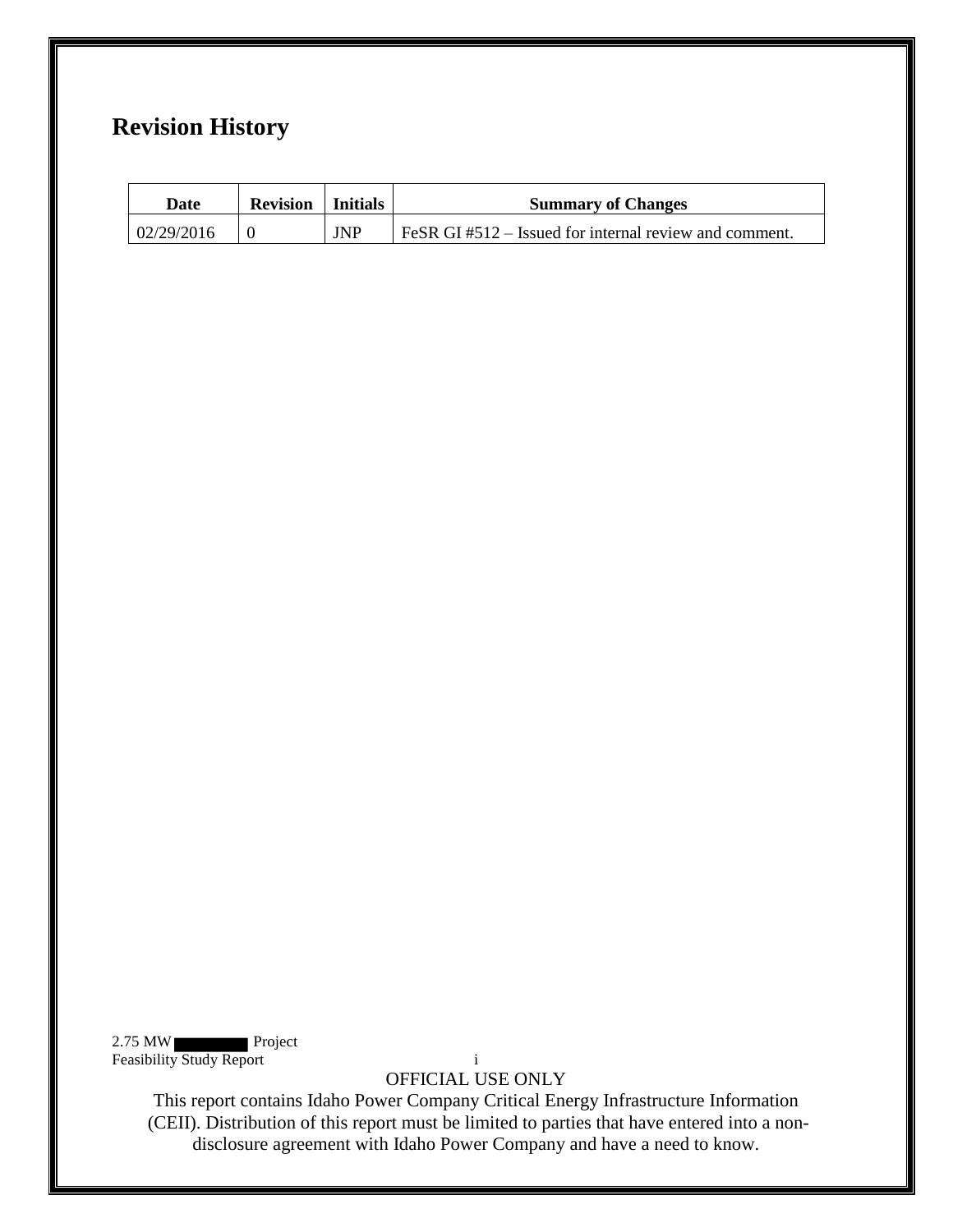# **Table of Contents**

| 1.0     |  |
|---------|--|
| 2.0     |  |
| 3.0     |  |
| 4.0     |  |
| 5.0     |  |
| 6.0     |  |
| 7.0     |  |
| 8.0     |  |
| 9.0     |  |
| 10.0    |  |
| 11.0    |  |
|         |  |
| $A-1.0$ |  |
| $A-2.0$ |  |
| $A-3.0$ |  |
| $A-4.0$ |  |
|         |  |
| $B-1.0$ |  |

2.75 MW Project Feasibility Study Report ii

OFFICIAL USE ONLY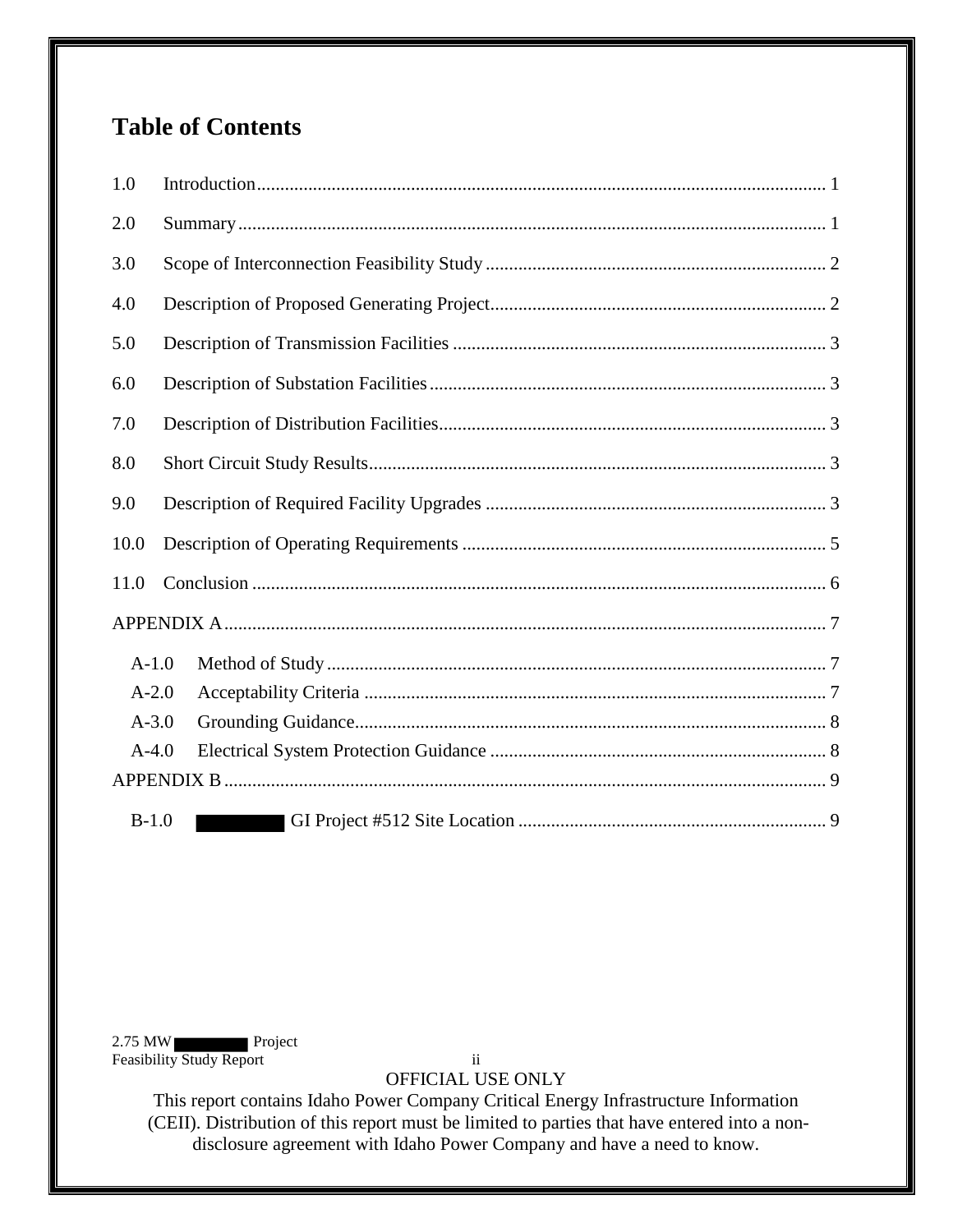# **List of Tables**

|--|

# **List of Figures**

2.75 MW Project Feasibility Study Report iii

OFFICIAL USE ONLY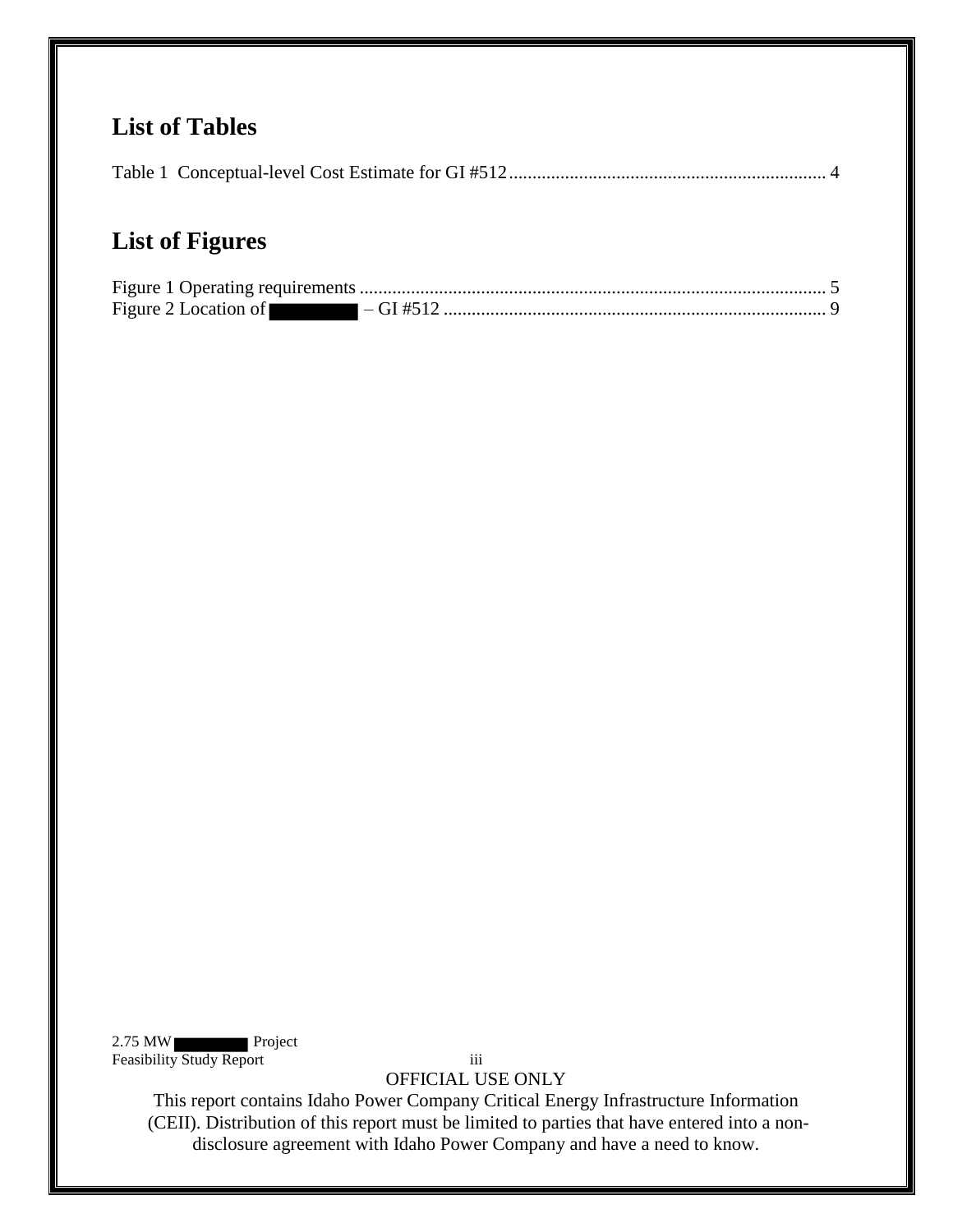#### <span id="page-4-0"></span>**1.0 Introduction**

has contracted with Idaho Power Company (IPC) to perform a Generator Interconnection Feasibility Study for the integration of the proposed 2.75 MW project (the Project). The Project is located in IPC's Western Region approximately

in Baker County, Oregon (See Figure 2: Location of – GI # 512 in Appendix B). The Project is Generation Interconnect queue number 512 (GI #512).

The Project has applied to connect to the Idaho Power distribution system for an injection of 2.75 MW at a single Point of Interconnection (POI) at 12.47 kilovolts (kV). The POI is located in the distribution feeder boundary approximately

substation.

This report documents the basis for and the results of this feasibility study for the GI #512 Generation Interconnection Customer. The report describes the proposed project, the determination of project interconnection feasibility and estimated costs for integration of the Project to the Idaho Power System. This report satisfies the feasibility study requirements of the Idaho Power Tariff.

#### <span id="page-4-1"></span>**2.0 Summary**

The feasibility of interconnecting the 2.75 MW project to IPC's 12.47 kV distribution feeder was evaluated. The POI is located at

The power flow analysis indicated that interconnecting the project is feasible.

The Project will be required to control voltage in accordance with a voltage schedule as provided by Idaho Power Grid Operations. Therefore, GI #512 will be required to install a plant controller for managing the real and reactive power output of the 2.75 MW inverter array at the POI.

A Transmission System Impact Study is required to determine if any additional network upgrades are required to integrate the Project into the IPC transmission system and to evaluate system impacts such as thermal, voltage, transient stability, and reactive margin. Generator interconnection service, either as an Energy Resource or a Network Resource, does not in any way convey any right to deliver electricity to any specific customer or point of delivery.

Additionally, a Distribution System Impact Study will be required.

2.75 MW Feasibility Study Report 1

OFFICIAL USE ONLY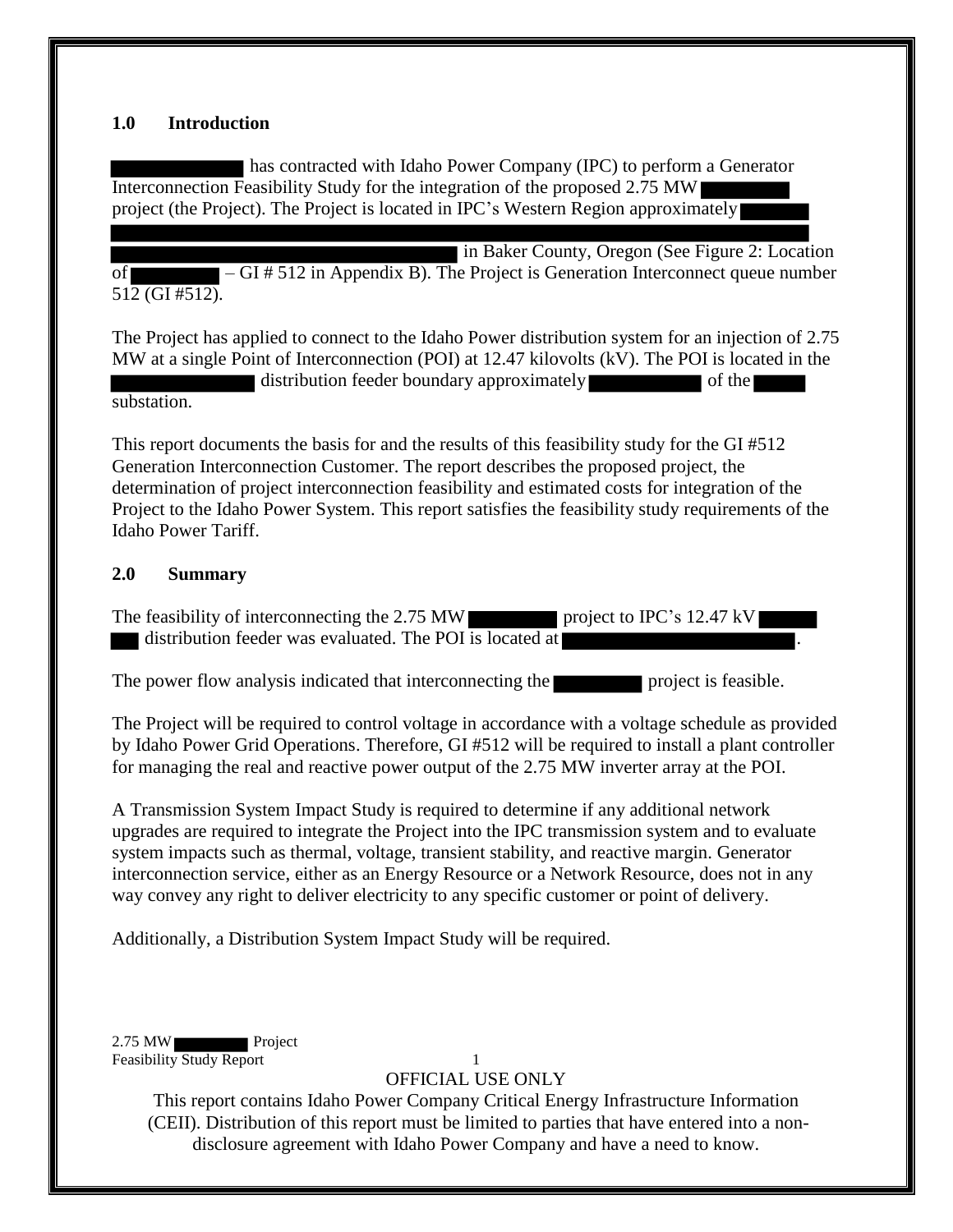The total preliminary cost estimate to interconnect the project to the distribution feeder is \$267,000, and includes the following tasks:

- Install a four-pole 12.47 kV generation interconnection package at the POI. This includes an SEL-421 protective relay, which requires 3-phase potential transformers (PTs), 3 phase current transformers (CTs), and remote connectivity. Additionally, a single-phase PT shall be installed on the interconnect customer side of the IPC recloser.
- Install a single-phase PT and wiring for dead-line check on
- Install three Beckwith M2001-D load tap changer (LTC) controllers on the R011 regulator at substation.
- Upgrade the transformer.

The cost estimate includes direct equipment and installation labor costs, indirect labor costs and general overheads, and a contingency allowance. These are cost estimates only and final charges to the customer will be based on the actual construction costs incurred. It should be noted that the preliminary cost estimate of \$267,000 does not include the cost of the customer's owned equipment to construct the solar generation site or required communication circuits.

## <span id="page-5-0"></span>**3.0 Scope of Interconnection Feasibility Study**

The Interconnection Feasibility Study was done and prepared in accordance with Idaho Power Company Standard Generator Interconnection Procedures to provide a preliminary evaluation of the feasibility of the interconnection of the proposed generating project to the Idaho Power system. As listed in the Interconnection Feasibility Study agreement, the Interconnection Feasibility Study report provides the following information:

- preliminary identification of any circuit breaker short circuit capability limits exceeded as a result of the interconnection;
- preliminary identification of any thermal overload or voltage limit violations resulting from the interconnection; and
- preliminary description and non-binding estimated cost of facilities required to interconnect the Small Generating Facility to the IPC system and to address the identified short circuit and power flow issues.

All other proposed generation projects prior to the Project in the Generator Interconnect queue were considered in this study**.** A current list of these projects can be found in the Generation Interconnection folder located on the Idaho Power web site at the link shown below:

## **[http://www.oatioasis.com/ipco/index.html.](http://www.oatioasis.com/ipco/index.html)**

## <span id="page-5-1"></span>**4.0 Description of Proposed Generating Project**

GI #512, consists of a single 2.75 MW photovoltaic solar plant which requested to  $\overline{b}$  be connected to Idaho Power's 12.47 kV distribution feeder. The Project will install

2.75 MW Project Feasibility Study Report 2

# OFFICIAL USE ONLY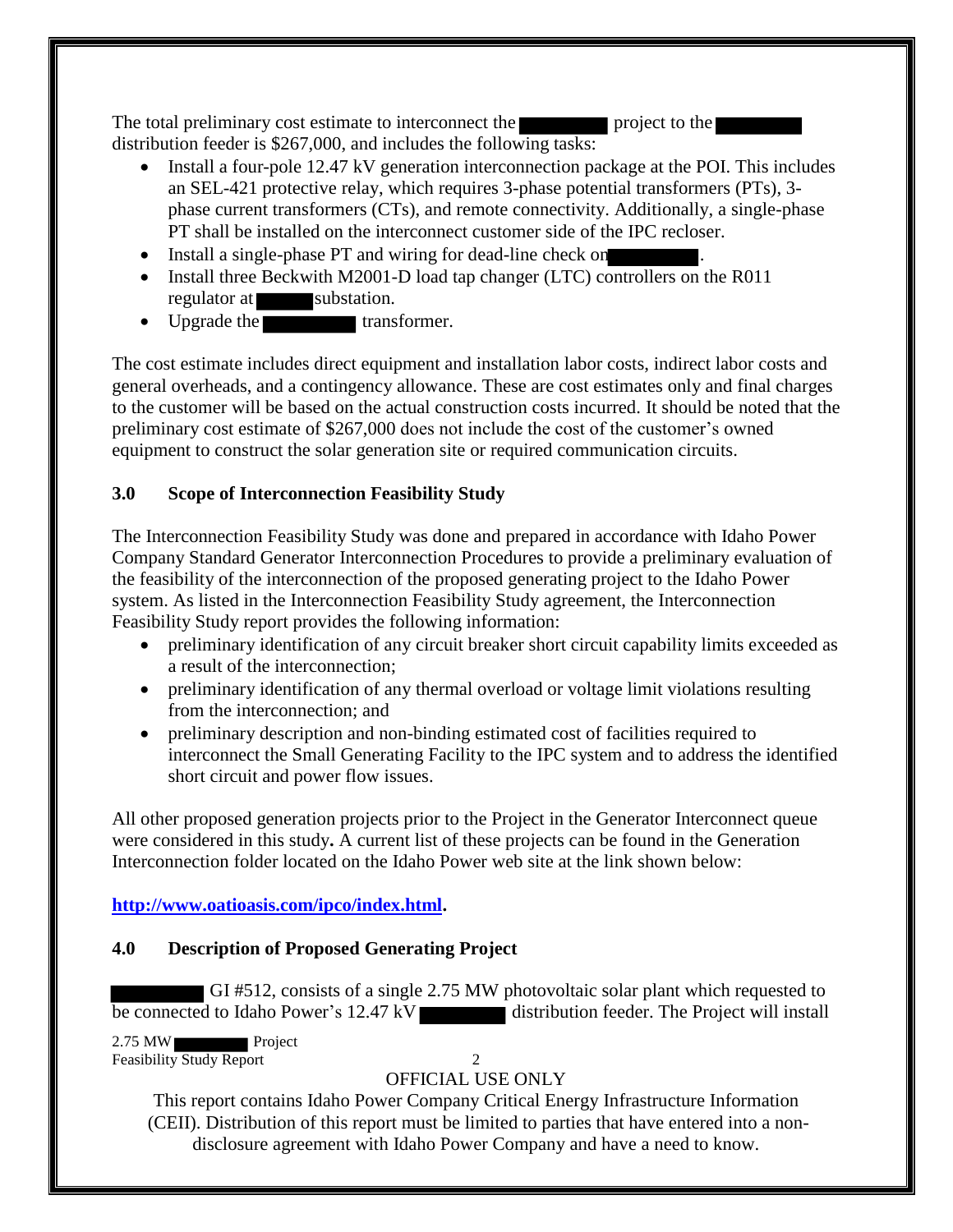an SEL-3530 grid connection control system for managing the real and reactive power output of the three Sungrow SG750MX inverters and one Sungrow SG500MX inverter. Two of the SG750MX inverters will be connected to a 1.8 MVA transformer with a fused disconnect to step-up the voltage from 315 V to 12.47 kV. The third SG750MX inverter and SG500 MX inverter will be connected to a 315 V–12.47 kV generator step-up transformer with fused disconnect rated for 1.5 MVA. The Project will use 11,932 72-cell multicrystalline 310 kW photovoltaic inverters, for a total DC Capacity of 3,669 MWp.

The Project's projected in-service date was not included in the GI application.

# <span id="page-6-0"></span>**5.0 Description of Transmission Facilities**

Preliminary power flow analysis indicated that interconnection of a 2.75 MW injection at the POI considered in this study is feasible. A Transmission System Impact Study will be required to determine the specific network upgrades required to integrate the full project output of 2.75 MW.

# <span id="page-6-1"></span>**6.0 Description of Substation Facilities**

Idaho Power's substation is located in Baker County, Oregon. The existing substation transformer, is a 67-13.09 kV transformer rated for 3,500 kVA.

# <span id="page-6-2"></span>**7.0 Description of Distribution Facilities**

The requested POI for the Project is on the distribution feeder. This is a groundedwye feeder operating at 12.47 kV at the POI. The Project must have a grounded-wye transformer connection on the IPC side, as well as a wye connection (grounded or ungrounded) on the Project side of the transformer.

Refer to Appendix A, Section 3, for additional grounding requirements.

# <span id="page-6-3"></span>**8.0 Short Circuit Study Results**

The fault current contribution from the PV generators does not exceed any circuit breaker rating.

# <span id="page-6-4"></span>**9.0 Description of Required Facility Upgrades**

The Project will be required to provide a plant controller that will operate the inverter system in Volt/VAr control mode in order to regulate voltage according to a voltage schedule that will be provided by Idaho Power.

A Distribution System Impact Study will be required to evaluate distribution operational concerns, mitigation options, and costs if the Project chooses to continue to the next phase of the

2.75 MW Project Feasibility Study Report 3

# OFFICIAL USE ONLY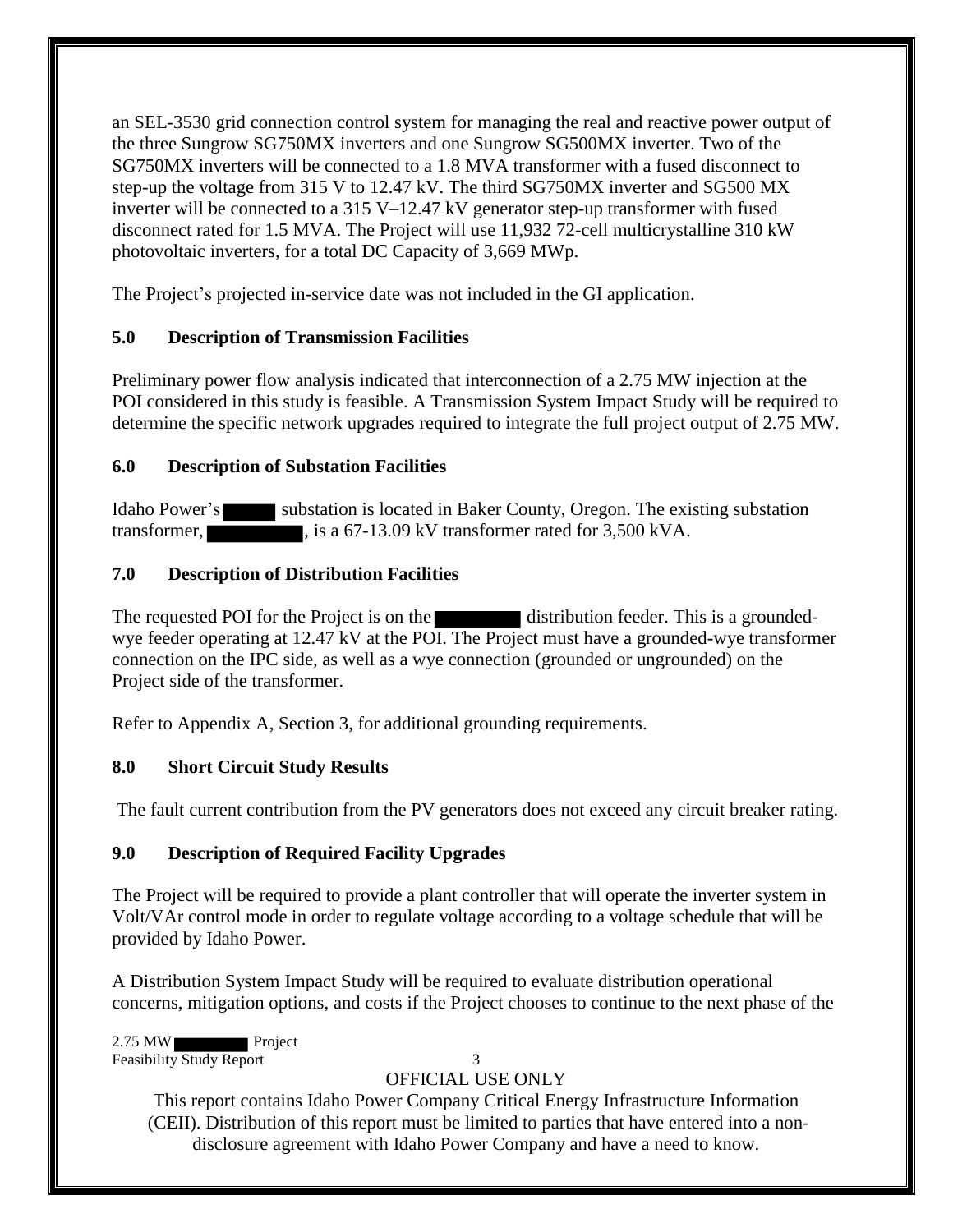study process. Additionally, a Transmission System Impact Study will be required to determine the specific network upgrades required to integrate the full project output of 2.75 MW. The cost of potential system upgrades would be determined during the Transmission System Impact study and have not been included in the Feasibility Study cost estimate.

The following upgrades will be required to IPC-owned facilities to facilitate the interconnection of GI #512:

- Install a four-pole 12.47 kV generation interconnection package at the POI. This includes an SEL-421 protective relay, which requires 3-phase PTs, 3-phase CTs, and remote connectivity. Additionally, a single-phase PT shall be installed on the interconnect customer side of the IPC recloser.
- Install a single-phase PT and wiring for dead-line check on
- Install three Beckwith M2001-D load tap changer (LTC) controllers on the R011 regulator at substation.
- Upgrade the transformer.

<span id="page-7-0"></span>See the conceptual-level cost estimate in Table 1.

Table 1 Conceptual-level Cost Estimate for GI #512

| <b>Item of Work</b>                                      | <b>Estimate</b> |
|----------------------------------------------------------|-----------------|
| Generation interconnection and protection package        | \$190,000       |
| Substation upgrades                                      | \$12,000        |
| Distribution upgrades                                    | \$0             |
| Transmission upgrades                                    | \$TBD in SIS    |
| Unloaded costs                                           | \$202,000       |
| Contingency 20% (1)                                      | \$41,000        |
| Total unloaded costs                                     | \$243,000       |
| Overheads $(2)$                                          | \$24,000        |
| <b>Total loaded costs</b>                                | \$267,000       |
| Total Conceptual-level Cost Estimate in 2015 dollars (3) | \$267,000       |

(1) Contingency is added to cover the unforeseen costs in the estimate. These costs can include unidentified design components, material cost increases, labor estimate shortfalls, etc.

(2) Overhead costs cover the indirect costs associated with the Project.

(3) This cost estimate includes direct equipment, material, labor, overheads, and contingency as shown.

- Note that these estimates do not include the cost of the customer's equipment/facilities or required communication circuits for SCADA and metering.
- Note that the overhead rates are subject to change during the year.
- These are estimated costs only and final charges to the customer will be based on the actual construction costs incurred.

2.75 MW Project

Feasibility Study Report 4

## OFFICIAL USE ONLY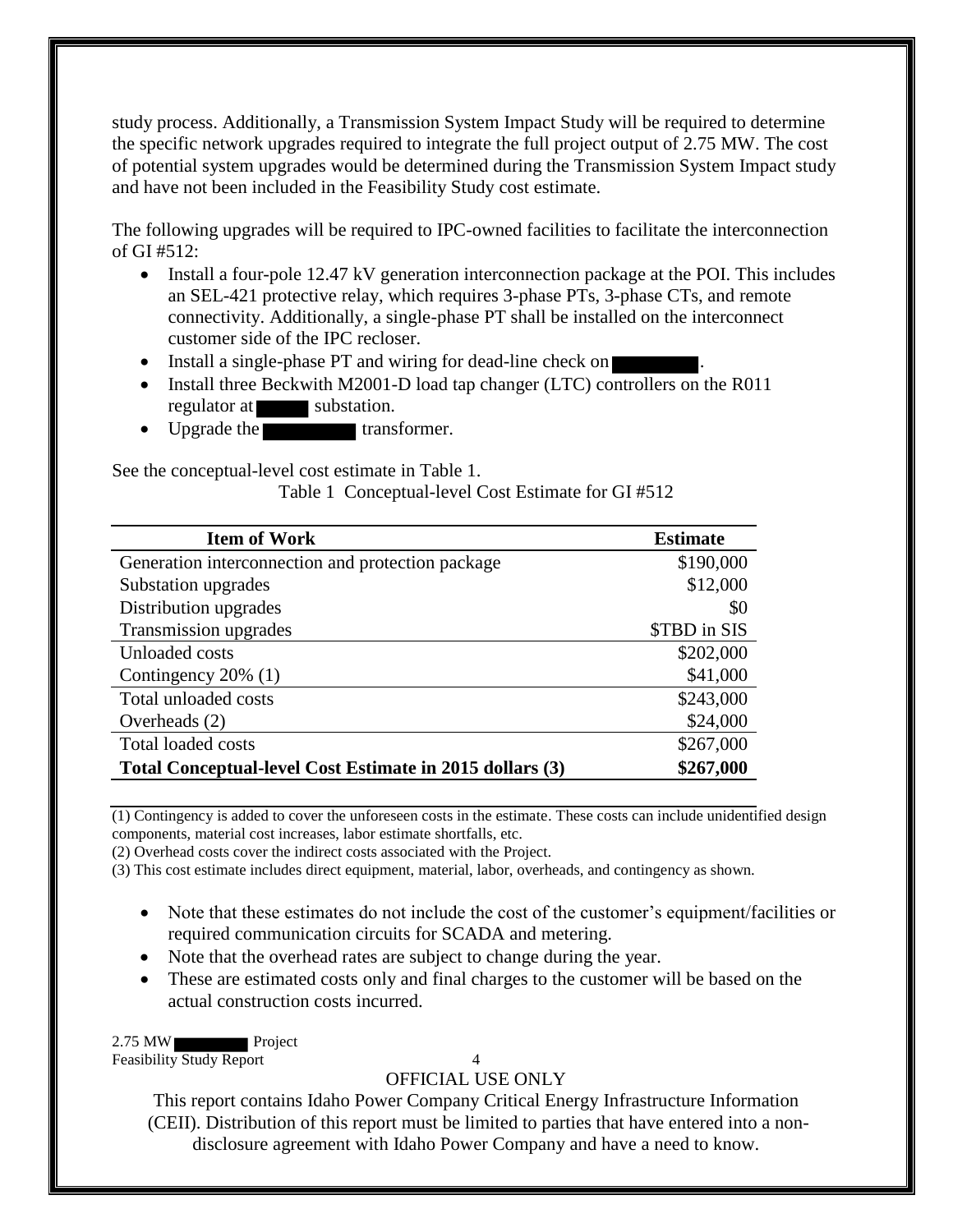These are non-binding conceptual level cost estimates that will be further refined upon the request and completion of Transmission and Distribution Facility Studies.

#### <span id="page-8-0"></span>**10.0 Description of Operating Requirements**

The Project shall be capable of injecting reactive power (over-excited) and absorbing reactive power (under-excited) equal to 1.33 MVAR at all active power output between 20% and 100% of nameplate active power rating as shown in Figure 1.



**Figure 1 Operating requirements** 

<span id="page-8-1"></span>Idaho Power has determined that the inverter selected by the Project meets the reactive power capability requirements. Identification of any additional equipment required at the plant to meet Idaho Power reactive power capability interconnection requirements will be provided in the System Impact Study.

The Project will be required to control voltage in accordance with a voltage schedule as provided by Idaho Power Grid Operations. Therefore, GI #512 is required to install a plant controller for managing the real and reactive power output of the 2.75 MW inverter array at the project POI.

2.75 MW Feasibility Study Report 5

#### OFFICIAL USE ONLY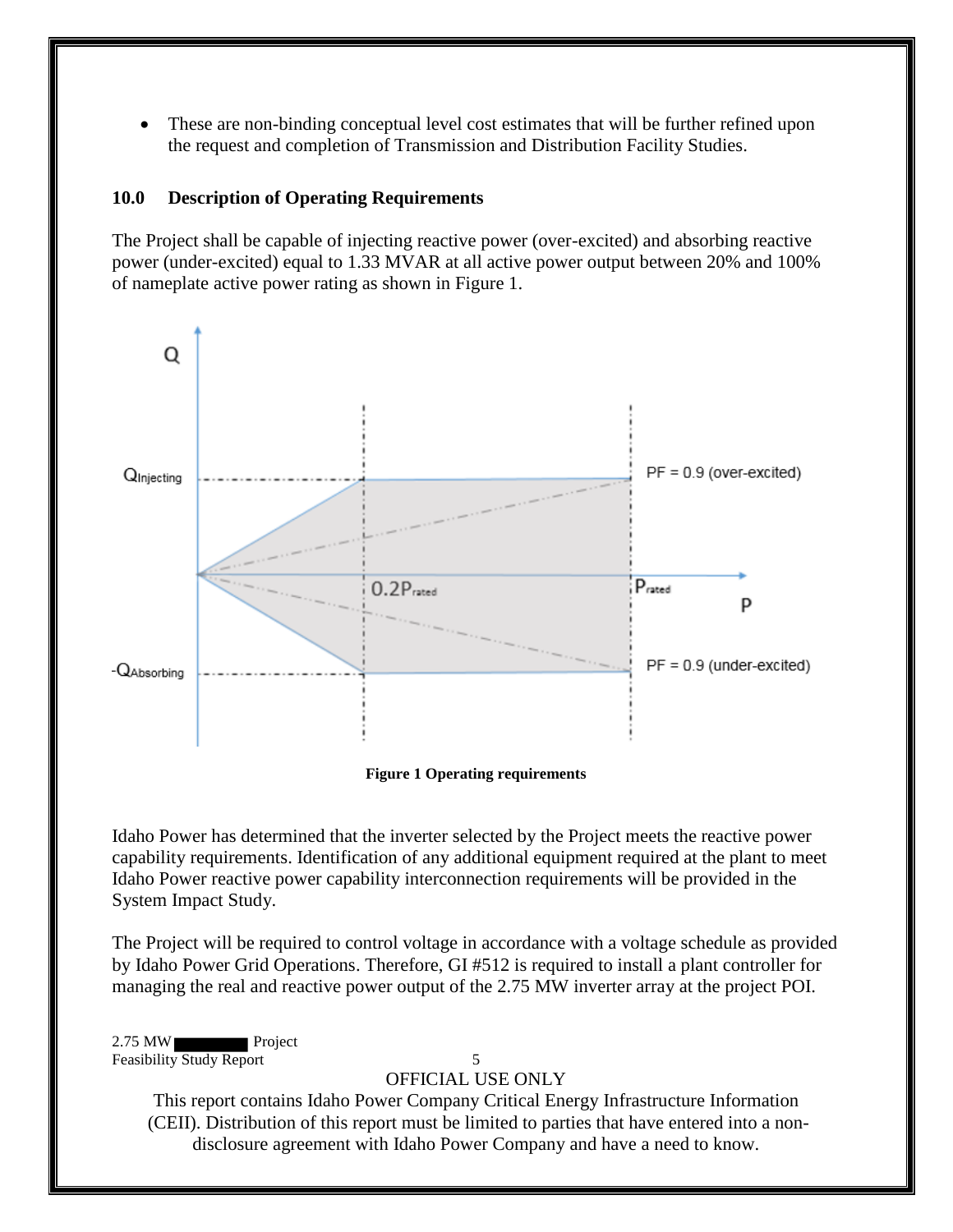Voltage flicker at startup and during operation will be limited to less than 5% as measured at the POI. The allowable voltage flicker limit is further reduced during operation due to multiple voltage fluctuations per hour or minute, per Idaho Power's T&D Advisory Information Manual. The Project is required to comply with the applicable voltage fluctuation limits found in IEEE Standard 1453-2004 *IEEE Recommended Practice for Measurement and Limits of Voltage Fluctuations and Associated Light Flicker on AC Power Systems.* 

The project is required to comply with the applicable Voltage and Current Distortion Limits found in IEEE Standard 519-2014 *IEEE Recommended Practices and Requirements for Harmonic Control in Electrical Power Systems*.

Additional operating requirements for the Project may be identified in the System Impact Study when it is performed.

#### <span id="page-9-0"></span>**11.0 Conclusion**

The requested interconnection of the project, GI #512, to Idaho Power's system was studied. The project will interconnect using a 12.47 kV grounded-wye connection to the 12.47 kV distribution feeder.

The results of this study work confirm that it is feasible to interconnect the project, GI #512, to the existing Idaho Power system. A four-pole generation interconnect package, deadline check, and a digital tap changer controls on the regulator are required to integrate the 2.75 MW project. A Transmission and Distribution System Impact Study is required to determine the specific transmission network upgrades required to integrate the project as a Network Resource and to evaluate the system impacts such as thermal overload, voltage, transient stability, and reactive margin.

All generation projects in the area ahead of the Project in the IPC generation interconnection queue and their associated transmission system improvements were modeled in a preliminary power flow analysis to evaluate the feasibility of interconnecting GI #512. The results and conclusions of this feasibility study are based on the realization of these projects in the unique queue/project order.

The estimated cost to interconnect GI #512 to the IPC system at the 12.47 kV point of interconnection considered in this study is approximately \$267,000.

Generator interconnection service, either as an Energy Resource or a Network Resource, does not in any way convey any right to deliver electricity to any specific customer or point of delivery. Transmission requirements to integrate the Project will be determined during the System Impact Study phase of the generator interconnection process.

2.75 MW Project Feasibility Study Report 6

## OFFICIAL USE ONLY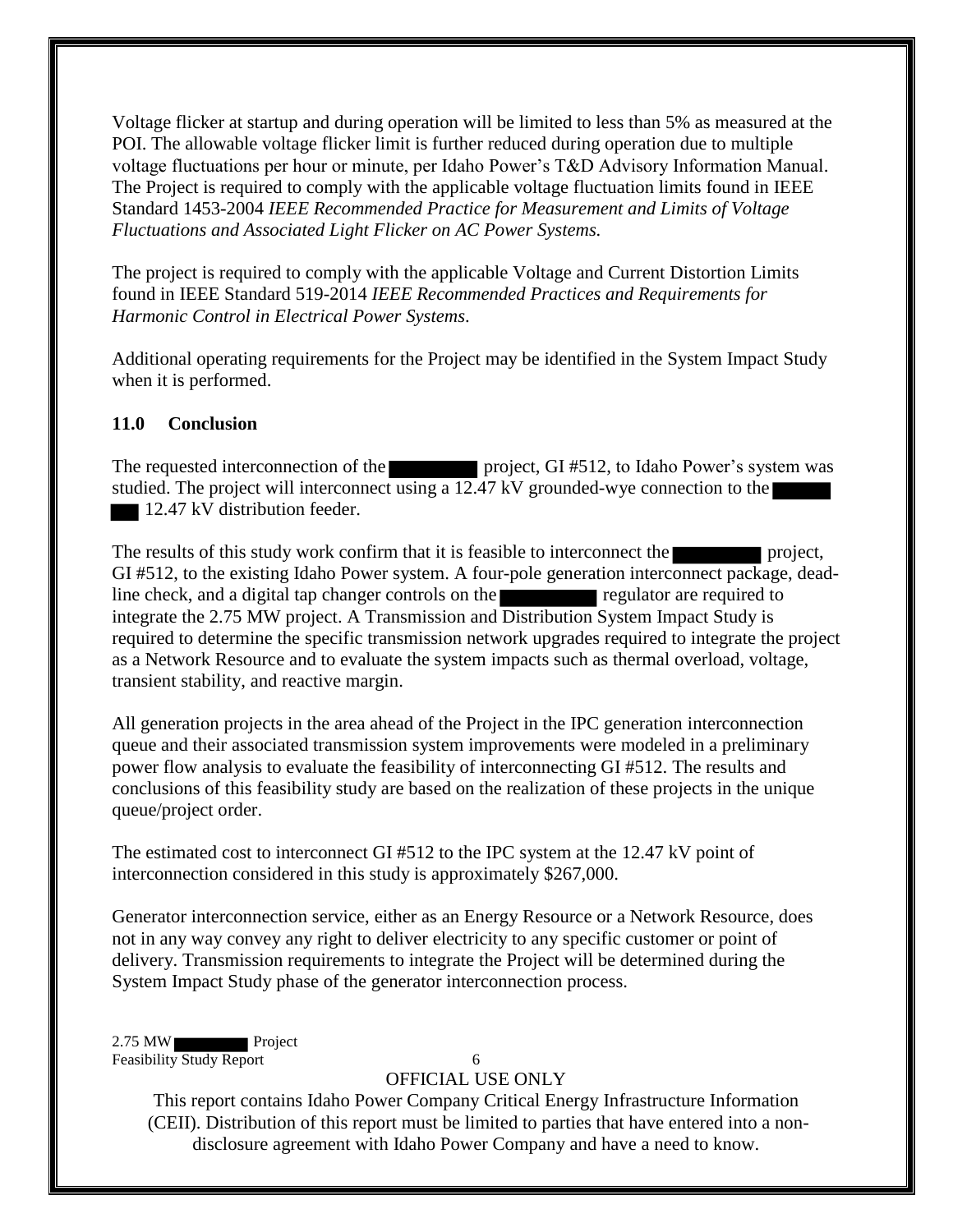## **APPENDIX A**

## <span id="page-10-1"></span><span id="page-10-0"></span>**A-1.0 Method of Study**

The Feasibility Study plan inserts the Project up to the maximum requested injection into the selected Western Electric Coordinating Council (WECC) power flow case and then, using Power World Simulator or GE's Positive Sequence Load Flow (PSLF) analysis tool, the impacts of the new resource on Idaho Power's transmission system (lines, transformers, etc.) within the study area are analyzed. The WECC and Idaho Power reliability criteria and Idaho Power operating procedures were used to determine the acceptability of the configurations considered. For distribution feeder analysis, Idaho Power utilizes Advantica's SynerGEE Software.

## <span id="page-10-2"></span>**A-2.0 Acceptability Criteria**

The following acceptability criteria were used in the power flow analysis to determine under which system configuration modifications may be required:

 The continuous rating of equipment is assumed to be the normal thermal rating of the equipment. This rating will be as determined by the manufacturer of the equipment or as determined by Idaho Power. Less than or equal to 100% of continuous rating is acceptable.

Idaho Power's Voltage Operating Guidelines were used to determine voltage requirements on the system. This states, in part, that distribution voltages, under normal operating conditions, are to be maintained within plus or minus 5% (0.05 per unit) of nominal everywhere on the feeder. Therefore, voltages greater than or equal to 0.95 pu voltage and less than or equal to 1.05 pu voltage are acceptable.

Voltage flicker during starting or stopping the generator is limited to 5% as measured at the point of interconnection, per Idaho Power's T&D Advisory Information Manual.

Idaho Power's Reliability Criteria for System Planning was used to determine proper transmission system operation.

All customer generation must meet IEEE 519 and ANSI C84.1 Standards.

All other applicable national and Idaho Power standards and prudent utility practices were used to determine the acceptability of the configurations considered.

The stable operation of the system requires an adequate supply of volt-amperes reactive (VAr or VArs) to maintain a stable voltage profile under both steady-state and dynamic

2.75 MW Project Feasibility Study Report 7

## OFFICIAL USE ONLY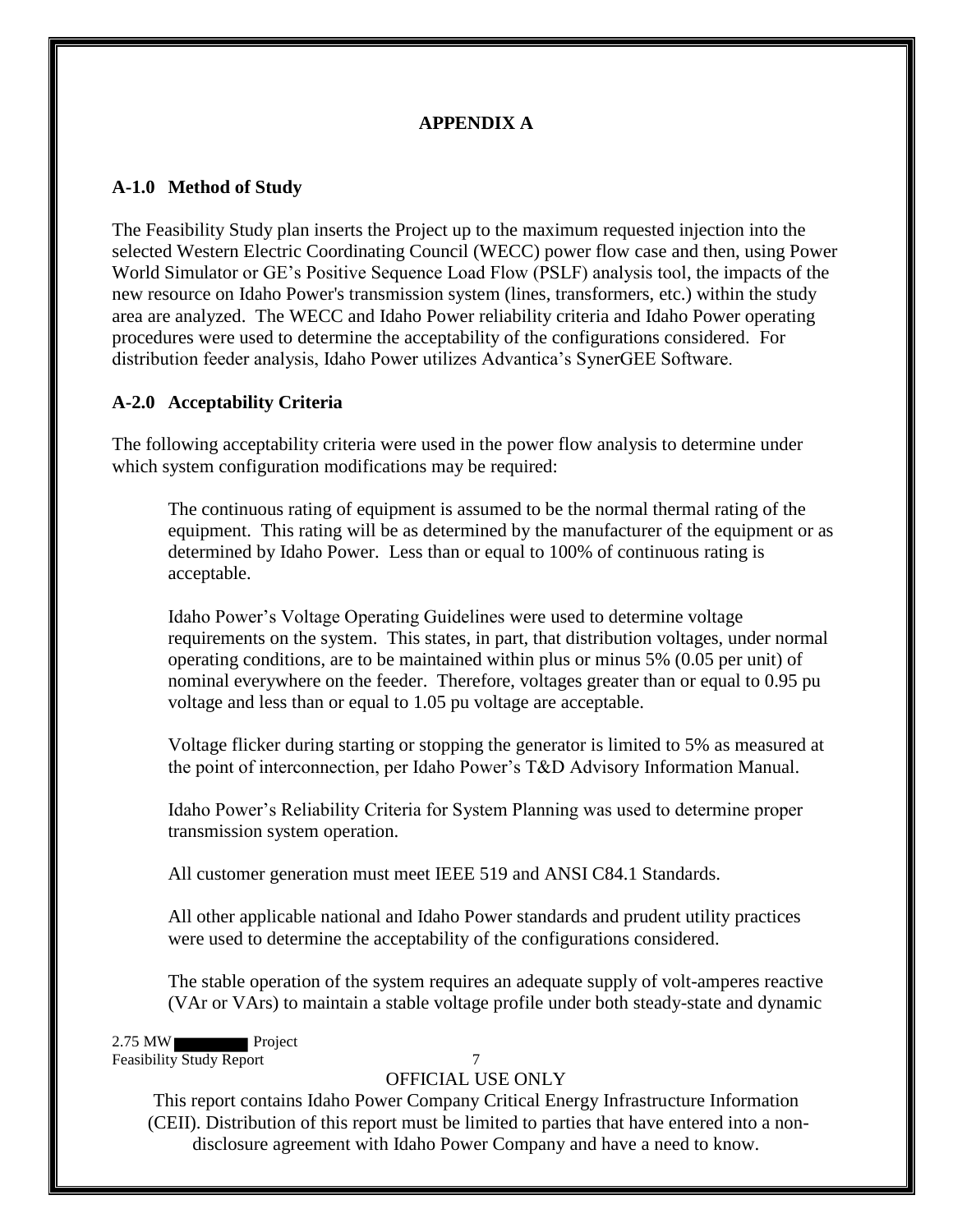system conditions. An inadequate supply of VArs will result in voltage decay or even collapse under the worst conditions.

Equipment/line/path ratings used will be those that are in use at the time of the study or that are represented by IPC upgrade projects that are either currently under construction or whose budgets have been approved for construction in the near future. All other potential future ratings are outside the scope of this study. Future transmission changes may, however, affect current facility ratings used in the study.

## <span id="page-11-0"></span>**A-3.0 Grounding Guidance**

IPC requires interconnected transformers on the distribution system to limit their ground fault current to 20 amps at the Point of Interconnection.

#### <span id="page-11-1"></span>**A-4.0 Electrical System Protection Guidance**

IPC requires electrical system protection per Requirements for Generation Interconnections found on the Idaho Power Web site,

**<http://www.idahopower.com/pdfs/BusinessToBusiness/facilityRequirements.pdf>**

2.75 MW Project Feasibility Study Report 8

OFFICIAL USE ONLY